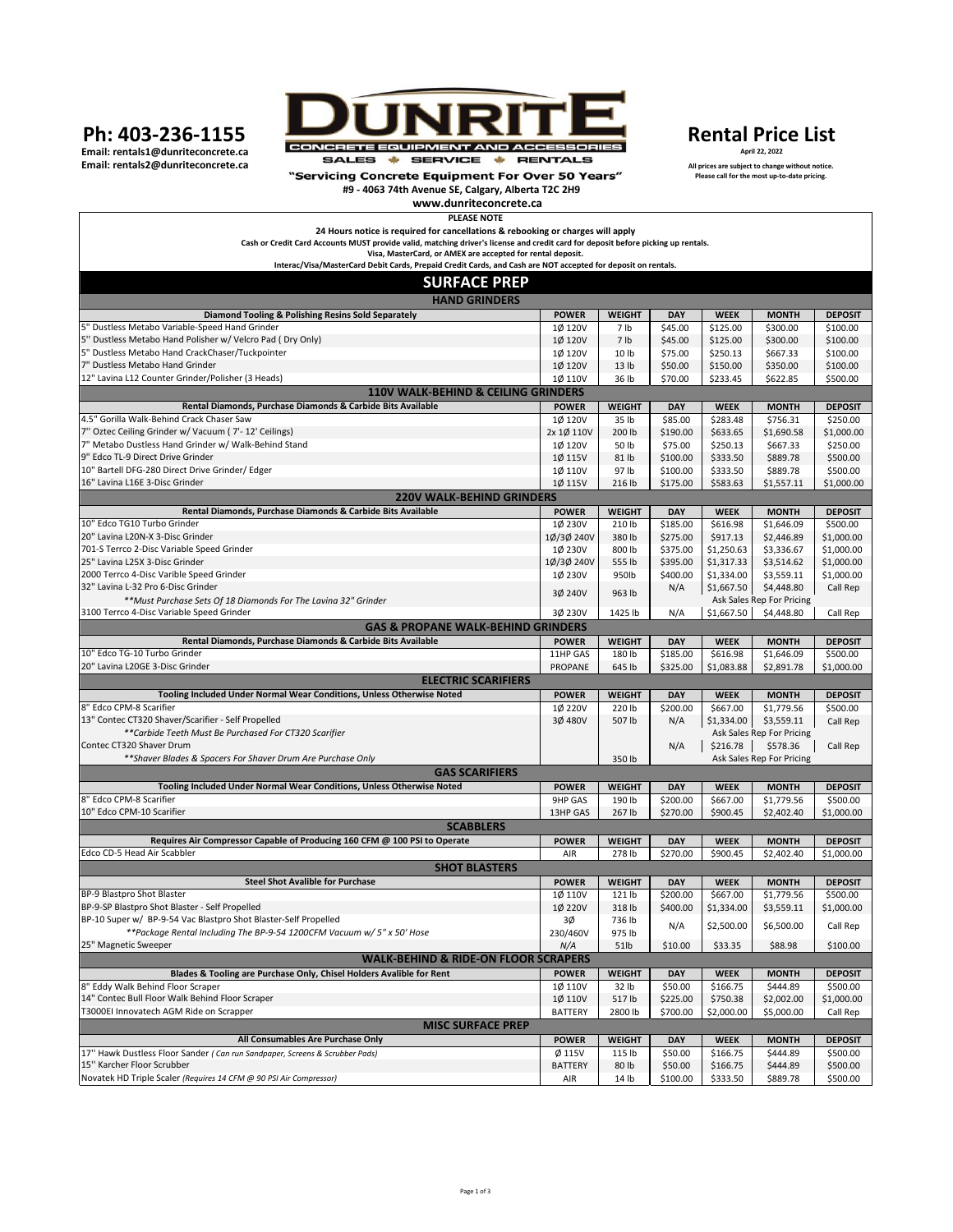| <b>VACUUMS</b>                                                                                                      |                           |                       |                           |                      |                      |                                         |                        |
|---------------------------------------------------------------------------------------------------------------------|---------------------------|-----------------------|---------------------------|----------------------|----------------------|-----------------------------------------|------------------------|
|                                                                                                                     | <b>CFM</b>                | <b>POWER</b>          | <b>WEIGHT</b>             | <b>DAY</b>           | <b>WEEK</b>          | <b>MONTH</b>                            | <b>DEPOSIT</b>         |
| Baby Red Ruwac Vacuum                                                                                               | 112                       | 1Ø 110V               | 85 lb                     | \$80.00              | \$266.80             | \$711.82                                | \$500.00               |
| Little Red Ruwac Vacuum                                                                                             | 200                       | 10 110V               | 90 lb                     | \$100.00             | \$333.50             | \$889.78                                | \$500.00               |
| S26 Ermator Hepa Vacuum                                                                                             | 258                       | 1Ø 120V               | 137 lb                    | \$100.00             | \$333.50             | \$889.78                                | \$500.00               |
| S36 Ermator Hepa Vacuum                                                                                             | 353                       | 1Ø 220V               | 181 lb                    | \$130.00             | \$433.55             | \$1,156.71                              | \$500.00               |
| Dust Droid 300 Vacuum<br>Dust Droid 600 Vacuum                                                                      | 300<br>600                | 1Ø 120V<br>2x 1Ø 120V | 200 lb<br>315 lb          | \$130.00<br>\$170.00 | \$433.55<br>\$566.95 | \$1,156.71<br>\$1,512.62                | \$500.00<br>\$1,000.00 |
| W350P Ermator Slurry Vacuum                                                                                         | 118                       | 1Ø 120V               | 72 lb                     | \$95.00              | \$316.83             | \$845.29                                | \$500.00               |
| Nova Air Cleaner                                                                                                    | 1200/2000                 | 1Ø 120V               | 118 lb                    | \$75.00              | \$250.13             | \$667.33                                | \$250.00               |
| Dri-Eaz F351 Carpet Turbo Fan                                                                                       | N/A                       | 1Ø 120V               | 27 lb                     | \$30.00              | \$100.05             | \$266.93                                | \$100.00               |
| Vacuum Wand w/ Floor Tool                                                                                           |                           |                       |                           | \$9.00               | \$30.02              | \$80.08                                 | \$100.00               |
| 25' x 2" Extra Hose (Ermator & Ruwac Available<br>Y Connectors, 2" & 3" Straight Connectors, 3" to 2" Reducer Cuffs |                           |                       |                           | \$9.00               | \$30.02              | \$80.08                                 | \$100.00               |
|                                                                                                                     |                           |                       |                           | \$5.00               | \$16.68              | \$44.49                                 | \$100.00               |
| <b>FINISHING EQUIPMENT</b>                                                                                          |                           |                       |                           |                      |                      |                                         |                        |
| <b>WALK-BEHIND POWER TROWELS</b>                                                                                    |                           |                       |                           |                      |                      |                                         |                        |
| Includes Float & Finish Blades - Combo Blades Are Purchase Only                                                     |                           | <b>POWER</b>          | <b>WEIGHT</b>             | <b>DAY</b>           | <b>WEEK</b>          | <b>MONTH</b>                            | <b>DEPOSIT</b>         |
| 24" Allen Edger Trowel<br>**Pan For 24" Edger Trowel                                                                |                           | GAS<br>N/A            | 122 lb<br>5 lb            | \$75.00<br>\$15.00   | \$200.00<br>\$50.03  | \$450.00<br>PURCHASE                    | \$500.00<br>\$0.00     |
| 36" Allen Power Trowel - Lift Hook or Quick Release                                                                 |                           | 5%HP GAS              | 222 lb                    | \$75.00              | \$200.00             | \$450.00                                | \$500.00               |
| 46" Allen Super Duty Power Trowel                                                                                   |                           | 11HP GAS              | 250-350 lb                | \$105.00             | \$280.00             | \$650.00                                | \$500.00               |
| <b>RIDE-ON POWER TROWELS</b>                                                                                        |                           |                       |                           |                      |                      |                                         |                        |
| Includes Finish Blades - Combo Blades Are Purchase Only                                                             |                           | <b>POWER</b>          | <b>WEIGHT</b>             | DAY                  | <b>WEEK</b>          | <b>MONTH</b>                            | <b>DEPOSIT</b>         |
| MP305-8FT Allen Rider (4-Blade, Manual-Steer Machine)<br>**NO Panning with this Machine                             |                           | 27HP GAS              | 830 lb                    | \$400.00             | \$1,100.00           | \$2,600.00                              | Call Rep               |
| MSP455-8FT Allen Rider (5-Blade Hydraulic- Steer Machine)<br>**Pans Available for Purchase Only; Requires Set Of 2  |                           | 40HP GAS              | 1175 lb                   | \$500.00             | \$1,400.00           | \$3,300.00<br>See Sales Rep for Pricing | Call Rep               |
| <b>MAGIC SCREEDS</b>                                                                                                |                           |                       |                           |                      |                      |                                         |                        |
|                                                                                                                     |                           | <b>POWER</b>          | <b>WEIGHT</b>             | <b>DAY</b>           | <b>WEEK</b>          | <b>MONTH</b>                            | <b>DEPOSIT</b>         |
| 6', 8', 10' and 12' Boards Available<br>Magic Screed 4-Stroke Power Unit                                            |                           | GAS                   | 30 lb                     | \$110.00             | \$366.85             | \$978.76                                | \$500                  |
| <b>DEMOLITION</b>                                                                                                   |                           |                       |                           |                      |                      |                                         |                        |
| <b>Tooling Avalible for Rent or Purchase</b>                                                                        |                           | <b>POWER</b>          | <b>WEIGHT</b>             | DAY                  | <b>WEEK</b>          | <b>MONTH</b>                            | <b>DEPOSIT</b>         |
| 35lb Bosch Breaker & Tile Smasher Head Combo w/ Makinex Trolley                                                     |                           | 1Ø 120V               | 62 lb                     | \$125.00             | \$416.88             | \$1,112.22                              | \$500.00               |
| 60lb Bosch Breaker w/ Cart                                                                                          |                           | 1Ø 120V               | 70 lb                     | \$75.00              | \$250.13             | \$667.33                                | \$500.00               |
| SDS Max Bosch Demolition Hammer                                                                                     |                           | 1Ø 120V               | 23 <sub>lb</sub>          | \$30.00<br>\$5.00    | \$100.05             | \$266.93                                | \$250.00               |
| **Accessories for Above Machines ( Flat Chisels, Moil Points & Wide Chisels)                                        |                           |                       |                           |                      | \$16.68              | \$44.49                                 | \$0.00                 |
| <b>CUTTING &amp; CORING</b>                                                                                         |                           |                       |                           |                      |                      |                                         |                        |
| Saw Blades Are Purchase Only, Core Drill Bits Avalible for Rent or Purchase                                         | <b>BLADE SIZE</b>         | <b>POWER</b>          | <b>WEIGHT</b>             | <b>DAY</b>           | <b>WEEK</b>          | <b>MONTH</b>                            | <b>DEPOSIT</b>         |
| 14" Core Cut C14 Hand Saw<br>14" Husqvarna K760 Cut-Off Saw                                                         | <b>14" MAX</b>            | 1Ø 120V               | 18 lb                     | \$55.00              | \$183.43             | \$489.38                                | \$250.00               |
| 14" Edco SK-14 Walk Behind Saw                                                                                      | 14" MAX<br>14" MAX        | GAS 5HP<br>GAS 13HP   | 22 lb<br>190 lb           | \$55.00<br>\$70.00   | \$183.43<br>\$233.45 | \$489.38<br>\$622.85                    | \$250.00<br>\$500.00   |
| 14" Core Cut CC1305E Walk Behind Saw                                                                                | <b>14" MAX</b>            | 1Ø 230V               | 280 lb                    | \$100.00             | \$333.50             | \$889.78                                | \$500.00               |
| 18" Core Cut CC1310E Walk Behind Saw                                                                                | <b>18" MAX</b>            | 3Ø 230V               | 340 lb                    | \$140.00             | \$466.90             | \$1,245.69                              | \$500.00               |
| 20" Edco DS-20 Walk Behind Saw w/ water tank                                                                        | <b>20" MAX</b>            | GAS 13HP              | 265 lb                    | \$100.00             | \$333.50             | \$889.78                                | \$500.00               |
| Handheld CS Unitec Core Drill End 120/3                                                                             | $<$ 3" Bit                | 1Ø 115V               | 15 lb                     | \$55.00              | \$183.43             | \$489.38                                | \$250.00               |
| Anchor/Vacuum Stand for CS Unitec Core Drill<br>Mongoose 411 Propack w/ Circle Kit                                  | $<$ 6" Bit<br>4" INCLUDED | N/A<br>1Ø 120V        | 21 <sub>1b</sub><br>15 lb | \$55.00<br>\$125.00  | \$183.43<br>\$416.88 | \$489.38<br>\$1,112.22                  | \$250.00<br>\$500.00   |
|                                                                                                                     |                           |                       |                           |                      |                      |                                         |                        |
| <b>GENERATORS &amp; ELECTRICAL</b>                                                                                  |                           |                       |                           |                      |                      |                                         |                        |
| <b>GENERATORS, PIGTAILS &amp; EXTENSION CORDS</b>                                                                   |                           |                       | <b>WEIGHT</b>             | <b>DAY</b>           | <b>WEEK</b>          | <b>MONTH</b>                            | <b>DEPOSIT</b>         |
| 9KW Makinex Gas Generator<br>12KW Robin Subaru Gas Generator                                                        |                           |                       | 220 lb<br>330 lb          | \$80.00<br>\$90.00   | \$266.80<br>\$300.15 | \$711.82<br>\$800.80                    | \$500.00<br>\$500.00   |
| 16KW Makinex Gas Generator                                                                                          |                           |                       | 342 lb                    | \$140.00             | \$466.90             | \$1,245.69                              | \$1,000.00             |
| 47KW Magnum Diesel Generator                                                                                        |                           |                       | 3770 lb                   | \$300.00             |                      |                                         | Call Rep               |
| **Single Axle Trailer w/ 2" Hitch                                                                                   |                           |                       |                           |                      | \$1,000.50           | \$2,669.33                              |                        |
| <b>Generator Adapters</b>                                                                                           |                           |                       |                           | \$10.00              | \$33.35              | \$88.98                                 | \$0                    |
| Adapters, Direct Wires, Pigtails (30A and Less)<br>Adapters, Direct Wires, Pigtails (50A)                           |                           |                       |                           | \$5.00               | \$16.68              | \$44.49                                 | \$0                    |
| Adapters, Direct Wires, Pigtails (60A)                                                                              |                           |                       | \$7.00<br>\$10.00         | \$23.35<br>\$33.35   | \$62.28<br>\$88.98   | \$0<br>\$0                              |                        |
| 10 AWG 110V 50' Extension Cord                                                                                      |                           |                       | \$5.00                    | \$16.68              | \$44.49              | \$0                                     |                        |
| 10 AWG 110V 100' Extension Cord                                                                                     |                           |                       | \$7.00                    | \$23.35              | \$62.28              | \$0                                     |                        |
| 10 AWG 250V 50' Extension Cord (30A)                                                                                |                           |                       | \$15.00                   | \$50.03              | \$133.47             | \$0                                     |                        |
| 10 AWG 250V 100' Extension Cord (30A)                                                                               |                           |                       | \$20.00                   | \$66.70              | \$177.96             | \$0                                     |                        |
| 8 AWG 250V 50' Extension Cord (50A)<br>8 AWG 250V 100' Extension Cord (50A)                                         |                           |                       | \$15.00                   | \$50.03              | \$133.47             | \$0                                     |                        |
| 6 AWG 250V 75' Extension Cord (50A)                                                                                 |                           |                       |                           | \$20.00<br>\$20.00   | \$66.70<br>\$66.70   | \$177.96<br>\$177.96                    | \$0<br>\$0             |
| 6 AWG 250V 100' Extension Cord (50A)                                                                                |                           |                       |                           | \$24.00              | \$80.04              | \$213.55                                | \$0                    |
| 4 AWG 600V 50' Extension Cord (60A)                                                                                 |                           |                       |                           | \$28.00              | \$93.38              | \$249.14                                | \$0                    |
| 4 AWG 600V 75' Extension Cord (60A)                                                                                 |                           |                       |                           | \$31.00              | \$103.39             | \$275.83                                | \$0                    |
| 4 AWG 600V 100' Extension Cord (60A)                                                                                |                           |                       | \$35.00                   | \$116.73             | \$311.42             | \$0                                     |                        |